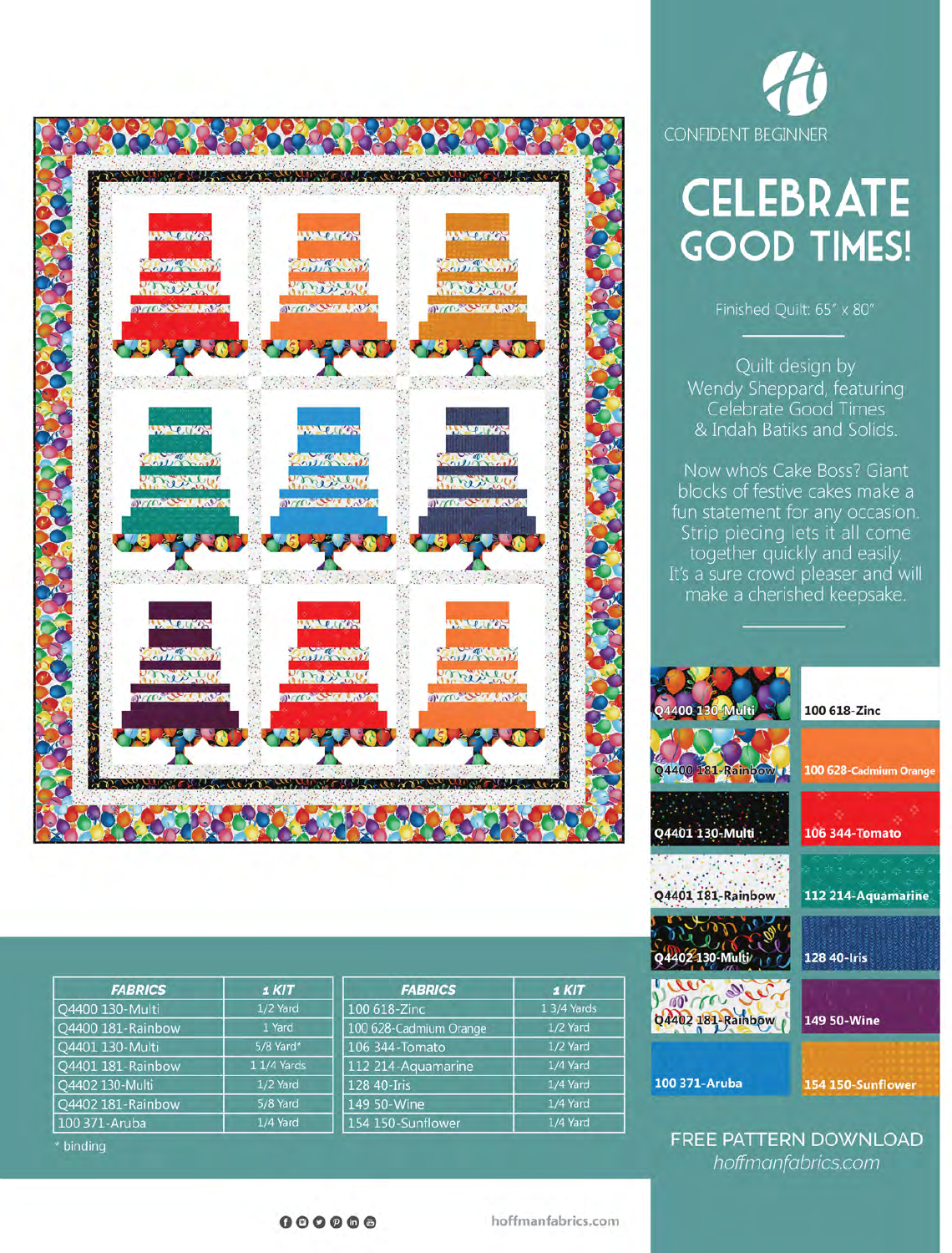# **Celebrate Good Times Cake Quilt**

FInished Quilt Size: 65" x 80" Finished Block Size: 15" x 20"

#### **Cutting Directions**

From tonal tomato and tonal cadmium orange, cut for cake blocks: (1) 13 1/2" x WOF. Sub-cut (2) 2 1/2" x 13 1/2", (4) 1 1/2" x 11 1/2", (2) 1 1/2" x 9 1/2" and (4) 2 1/2" x 7 1/2" rectangles.

From tonal sunflower, tonal aquamarine, tonal aruba, tonal iris and tonal wine, cut from each fabric for cake blocks:

(1)  $1\frac{1}{2}$ " x WOF. Sub-cut (1)  $1\frac{1}{2}$ " x  $9\frac{1}{2}$ " and (2)  $1\frac{1}{2}$ " x  $11\frac{1}{2}$ " rectangles. (2) 2 1/2" x WOF. Sub-cut (2) 2 1/2" x 7 1/2" and (1) 2 1/2" x 13 1/2" rectangles.

From rainbow confetti, cut for sashing pieces:

(6)  $2''$  x WOF. Sub-cut (6)  $2''$  x 15 1/2" and (6)  $2''$  x 20 1/2" rectangles. For inner border #1: (6) 2" x WOF. Piece strips and sub-cut (2) 2" x 51 1/2" and (2) 2" x 63 1/2" strips. For inner border #3 (7) 2 1/4" x WOF. Piece strips and sub-cut (2) 2 1/4" x 57 1/2" and (2) 2 1/4" x 69" strips.

From rainbow ribbon, cut for cake blocks:

(5) 1 1/2" x WOF. Sub-cut (9) 1 1/2" x 7 1/2" and (9) 1 1/2" x 11 1/2" rectangles. (5) 2" x WOF. Sub-cut (18) 2" x 9 1/2" rectangles.

From black ribbon, cut for inner border #2: (6) 1 3/4" x WOF. Piece strips and sub-cut (2) 1 3/4" x 54" and (2) 1 3/4" x 66 1/2" strips.

From black balloon, cut for cake blocks:

(2)  $1 \frac{1}{2}$ " x WOF. Sub-cut (9)  $1 \frac{1}{2}$ " x  $2 \frac{1}{2}$ " rectangles and (18)  $1 \frac{1}{2}$ " x  $1 \frac{1}{2}$ " squares. (2) 5 1/2" x WOF. Sub-cut (27) 2 1/2" x 5 1/2" rectangles.

From white solid, cut for cake blocks:

(3) 1 1/2" x WOF. Sub-cut (54) 1 1/2" x 1 1/2" squares. (12) 2 1/2" x WOF. Sub-cut (18) 1 1/2" x 2 1/2", (18) 2 1/2" x 3 1/2", (18) 2 1/2" x 7 1/2" and (9) 2 1/2" x 15 1/2" rectangles. (2) 3 1/2" x WOF. Sub-cut (18) 3 1/2" x 4 1/2" rectangles.

(2) 5 1/2" x WOF. Sub-cut (18) 5 1/2"x 4 1/2" rectangles.

And for cornerstones, (1) 2" x WOF. Sub-cut (4) 2" x 2" squares.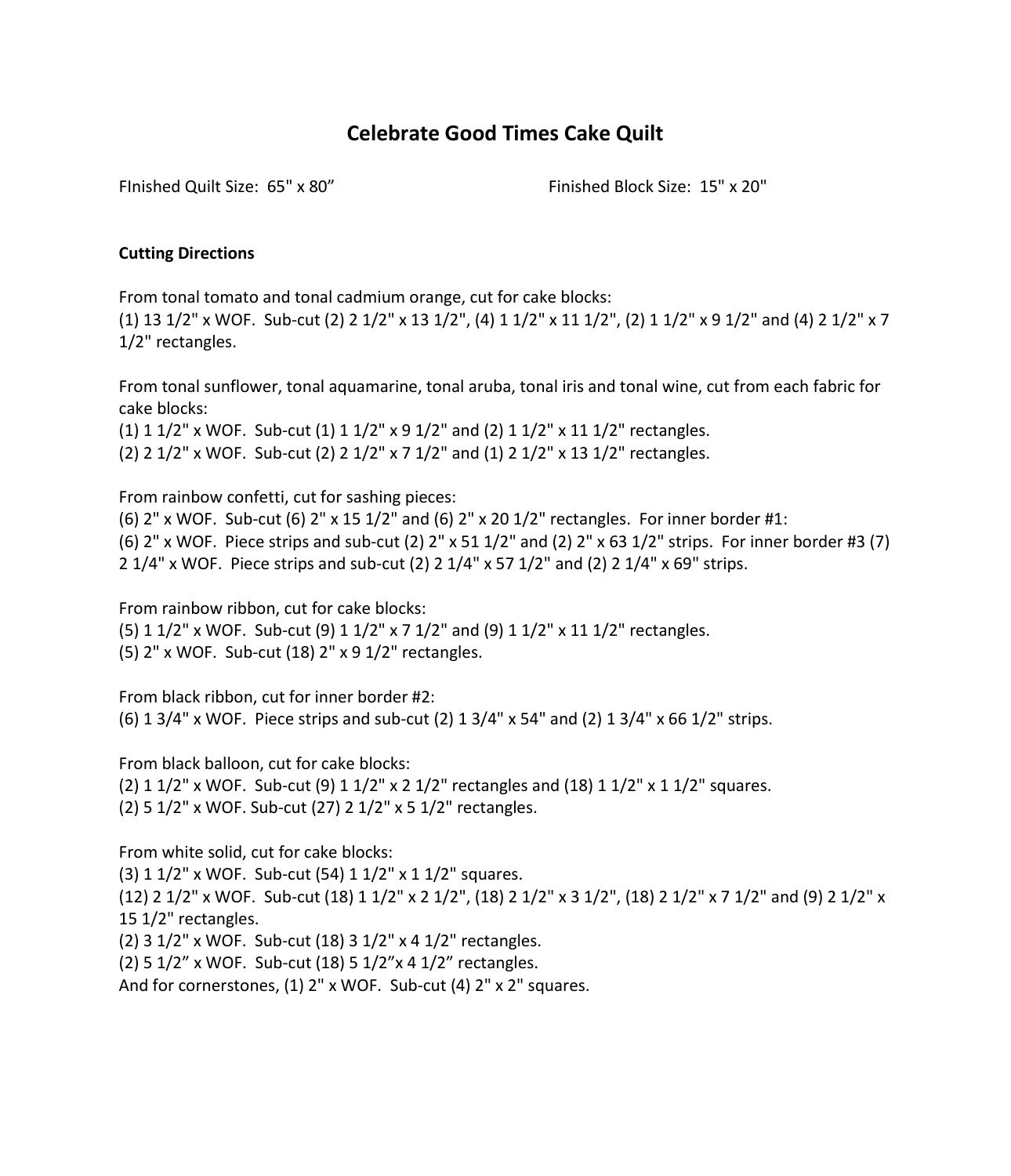From rainbow balloon, cut for the outer border:

(7) 4  $1/2$ " x WOF. Piece strips and sub-cut (2) 4  $1/2$ " x 65  $1/2$ " and (2) 4  $1/2$ " x 72  $1/2$ " strips.

From the black confetti: cut (8) 2 1/4" strips and pieced to make a continuous binding strip.

### **Constructing the Cake Blocks**

Note: Cake blocks are constructed by sewing together rows. 1. Row 1: (1) 2 1/2" x 15 1/2" white solid rectangle.

2. Row 2: Sew (2) 2  $1/2$ " x 7  $1/2$ " tonal rectangles on the opposite long sides of (1) 1  $1/2$ " x 7  $1/2$ " rainbow ribbon rectangle. Add (2) 5 1/2" x 4 1/2" white solid rectangles to the opposite short sides of sewn unit.



3. Row 3: Sew (2) 2" x 9 1/2" rainbow ribbon rectangles on the opposite long sides of (1) 1 1/2" x 9 1/2" tonal rectangle. Add (2) 3 1/2" x 4 1/2" white solid rectangles to the opposite short sides of sewn unit.



4. Row 4: Sew (2)  $1\frac{1}{2}$ " x  $11\frac{1}{2}$ " tonal rectangles on the opposite sides of (1)  $1\frac{1}{2}$ " x  $11\frac{1}{2}$ " rainbow ribbon rectangle. Add (2) 2 1/2" x 3 1/2" white solid rectangles to the opposite short sides of sewn unit.



5. Row 5. Sew (2)  $1 \frac{1}{2}$  x 2  $\frac{1}{2}$  white solid rectangles to the opposite short sides of (1) 2  $\frac{1}{2}$  x 13 1/2" tonal rectangle.



6. Row 6. Draw a diagonal line on the wrong side of (1) 1 1/2" x 1 1/2" white solid square. Place square, right sides together, at a corner of (1) 2 1/2" x 5 1/2" black balloon rectangle. Sew on drawn line. Trim 1/4" away from sewn line. Open and press to reveal white solid corner triangle. Repeat with another 1 1/2" x 1 1/2" white solid square at a corner along the long side of the same black balloon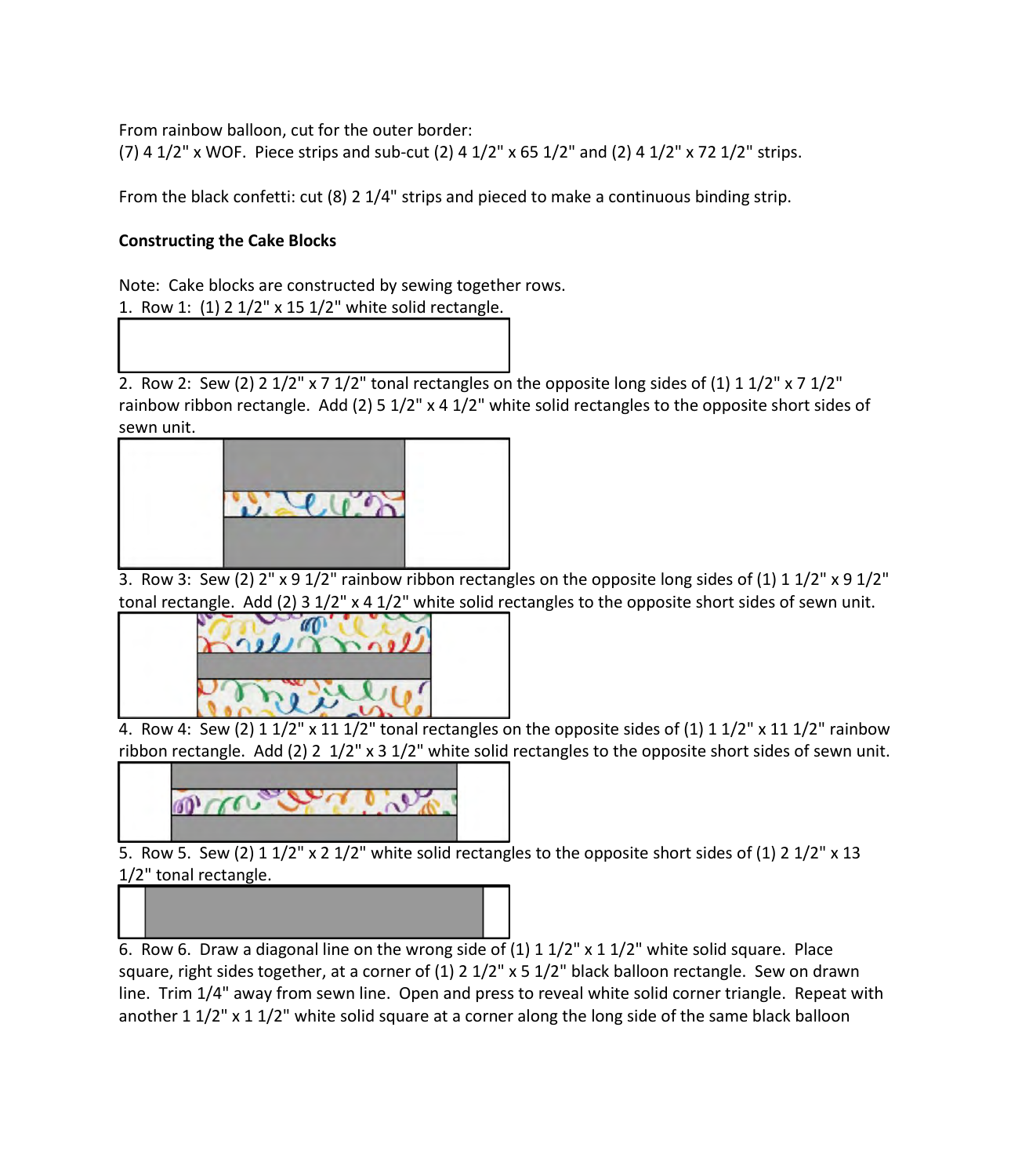rectangle to complete (1) sewn unit. Repeat to make (3) sewn units, and sew units together to complete Row 6.



7. Row 7. Draw a diagonal line on the wrong side of (1) 1 1/2" x 1 1/2" black balloon square. Place square, right sides together, at a corner of (1) 2 1/2" x 7 1/2" white solid rectangle. Sew on drawn line. Trim 1/4" away from sewn line. Open and press to reveal black balloon corner triangle.



Repeat to make a mirror image. Sew units to the opposite long sides of (1) 1 1/2" x 2 1/2" black balloon rectangle.



8. Sew rows together to complete 1 cake block. Make a total number of blocks in the following colorways:

2 blocks: tomato, cadmium orange

1 block: sunflower, aquamarine, aruba, iris, wine

## **Quilt Center Assembly**

1. Pieced Rows. Sew together (3) cake blocks and (2) 2" x 20 1/2" rainbow confetti rectangles to complete (1) pieced row.

Row 1

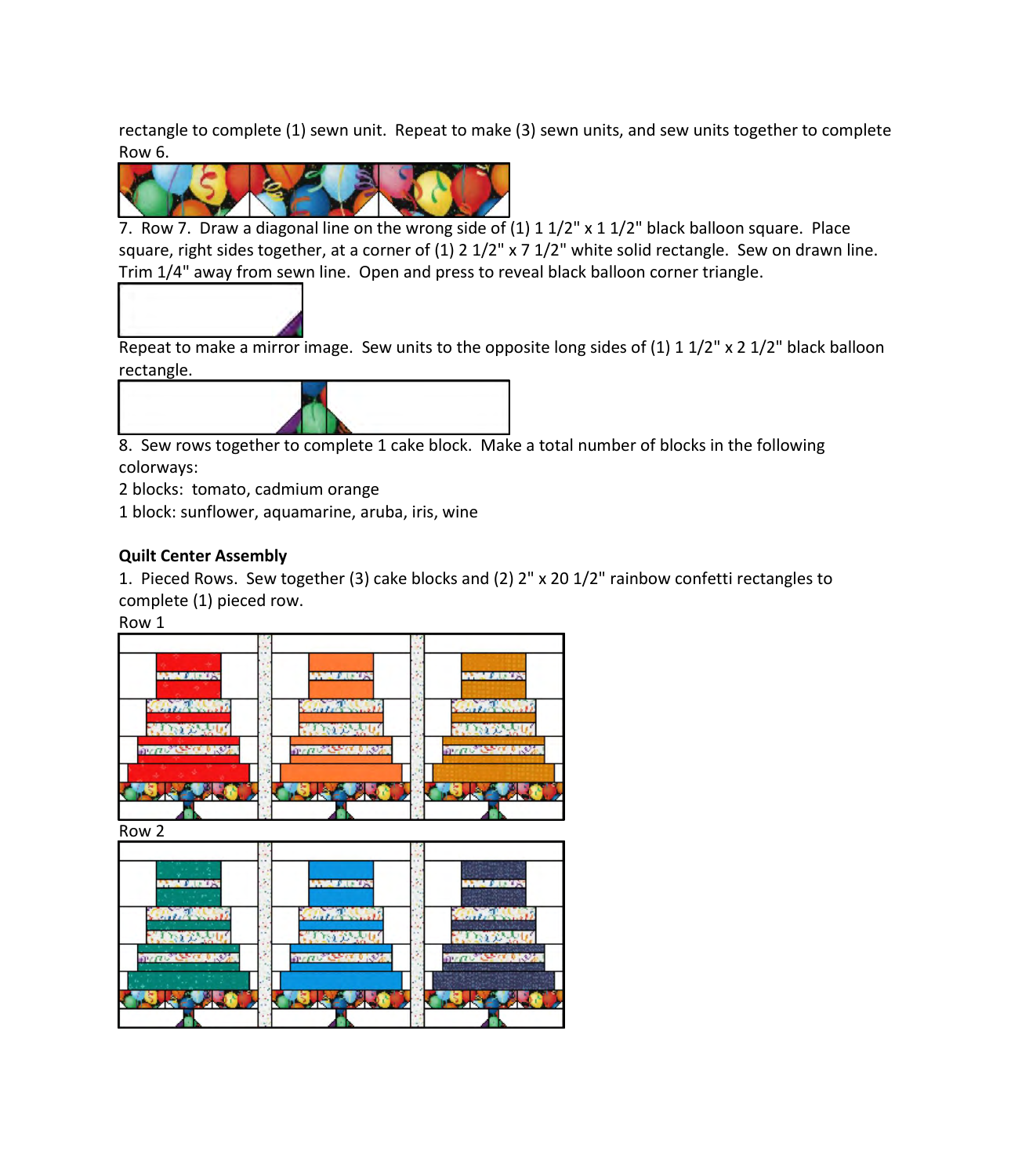

2. Pieced sashing rows.

Sew (2) 2" x 2" white solid cornerstones and (3) 2" x 15 1/2" rainbow confetti sashing rectangles. Make a total of (2) pieced sashing rows.